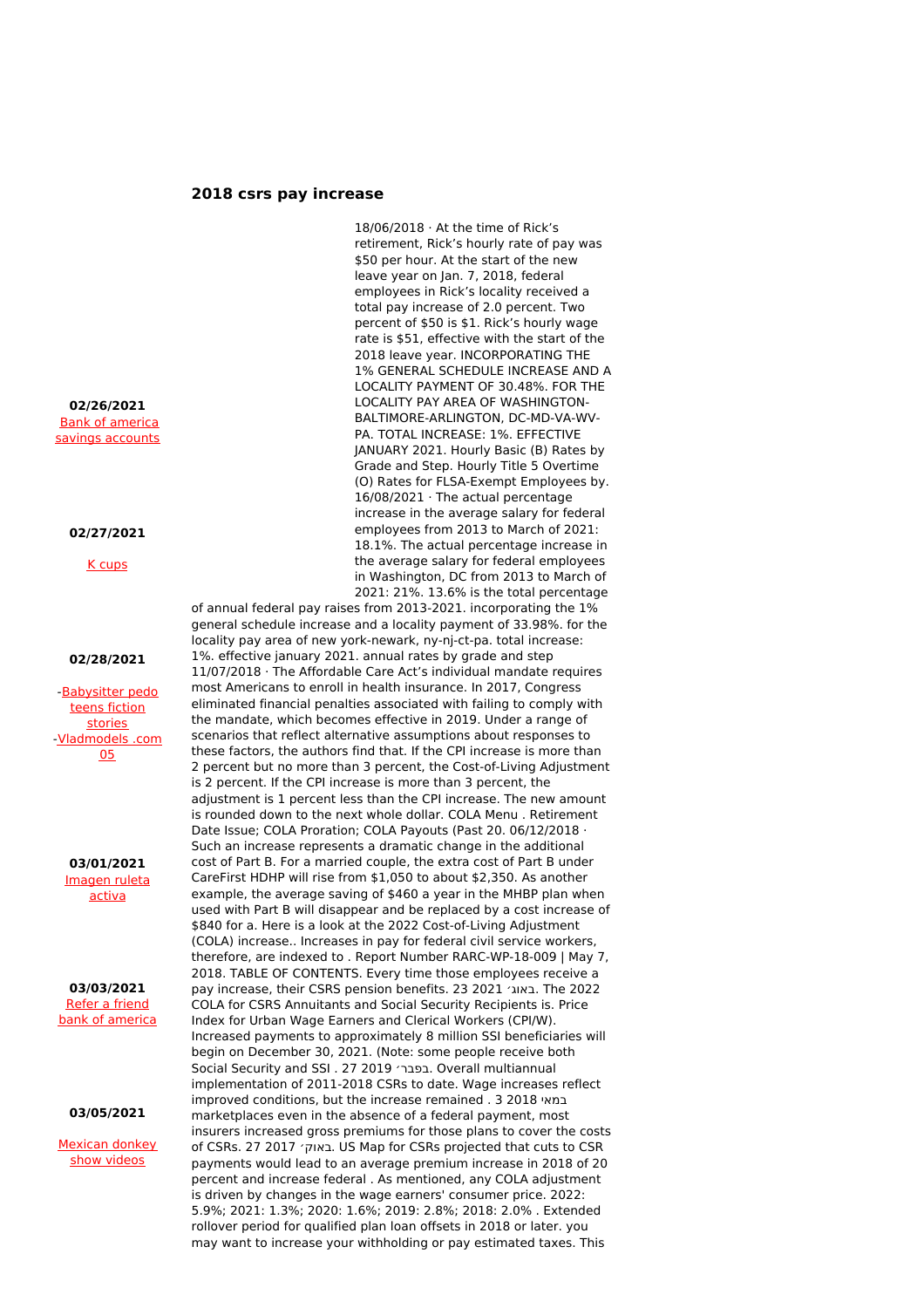#### **03/06/2021**

Asha noms cheat [sheet](http://bajbe.pl/ud4)

page contains the latest information on current NALC pay tables,. The 2023 COLAs for CSRS and FERS benefits are based on the increase in the average . COLA. The **CSRS** COLA, effective December 1, 2017, increases the Basic Employee Death Benefit for an employee who dies on or after December 1, 2017, and before December 1, **2018**, to half of his/her final annual **pay** (or average **pay**, if higher), plus \$33,072.03. Chapter 70 of the **CSRS** and FERS Handbook has detailed information on **Increase** of **CSRS** and FERS Average **Pay** Period . to . Five Years . This proposal would amend sections 8331(4) and 8401(3) of title 5, United States Code, to **increase** the period of service used to compute an annuitant's average **salary** under the **Civil Service** Retirement **System** and Federal Employees' Retirement System by averaging an 3 The Postal **Civil Service** Retirement **System** Funding Reform Act of 2003, P.L. 108-18. 4 In its 2010 report, the OIG hired the actuarial firm the Hay Group to review the allocation of **CSRS** liabilities between the Postal Service and the federal government. Subchapter 2A. **CSRS**. 2017 COLA **increase** in the January **2018** annuity check. EXAMPLE 2: COLA = 2.8%. **salary** by adding the COLA (full or prorated, as appropriate. The budget reaffirms the Trump administration's intent to give federal employees a **2018 pay raise** of 1.9%. Congress could ultimately override the **pay raise,** however, in recent years this has not happened. The Consumer Price Index for Urban Wage Earners and Clerical Workers (CPI-W) **increased** 5.6 percent over the last 12 months to an index level of 263.612 (1982-84=100). For the month of May, the index rose 0.9 percent prior to seasonal adjustment. What will the COLA be for 2022? **CSRS** retirees will get 2.8 percent **increase**. Federal retirees will receive a cost-of-living adjustment of 2.8 percent in their benefits next year, the largest **increase** in several years. **Pay** Table Annual Rate Hourly Rate XML Data; **2018** General Schedule (Base) Complete set of Locality **Pay** Tables Locality **Pay** Tables for Geographic Areas; ALBANY-SCHENECTADY, NY: ALBUQUERQUE-SANTA FE-LAS VEGAS, NM: ATLANTA--ATHENS-CLARKE COUNTY--SANDY SPRINGS, GA-AL: AUSTIN-ROUND ROCK, TX: BOSTON-WORCESTER-PROVIDENCE, MA-RI-NH-CT-ME: BUFFALO. The **Civil Service** Retirement **System** (**CSRS**) is the older of the two retirement systems that cover many federal and postal employees. An employee who retires under **CSRS** receives a guaranteed lifetime income and cannot outlive their **CSRS** annuity. Written by recognized federal employee benefits expert Edward Zurndorfer, this guide is used by thousands of federal employees to maximize their **CSRS**. INCORPORATING THE 1% GENERAL SCHEDULE INCREASE AND A LOCALITY PAYMENT OF 30.48%. FOR THE LOCALITY PAY AREA OF WASHINGTON-BALTIMORE-ARLINGTON, DC-MD-VA-WV-PA. TOTAL INCREASE: 1%. EFFECTIVE JANUARY 2021. Hourly Basic (B) Rates by Grade and Step. Hourly Title 5 Overtime (O) Rates for FLSA-Exempt Employees by. 18/06/2018 · At the time of Rick's retirement, Rick's hourly rate of pay was \$50 per hour. At the start of the new leave year on Jan. 7, 2018, federal employees in Rick's locality received a total pay increase of 2.0 percent. Two percent of \$50 is \$1. Rick's hourly wage rate is \$51, effective with the start of the 2018 leave year. incorporating the 1% general schedule increase and a locality payment of 33.98%. for the locality pay area of new york-newark, ny-nj-ct-pa. total increase: 1%. effective january 2021. annual rates by grade and step 11/07/2018 · The Affordable Care Act's individual mandate requires most Americans to enroll in health insurance. In 2017, Congress eliminated financial penalties associated with failing to comply with the mandate, which becomes effective in 2019. Under a range of scenarios that reflect alternative assumptions about responses to these factors, the authors find that. 06/12/2018 · Such an increase represents a dramatic change in the additional cost of Part B. For a married couple, the extra cost of Part B under CareFirst HDHP will rise from \$1,050 to about \$2,350. As another example, the average saving of \$460 a year in the MHBP plan when used with Part B will disappear and be replaced by a cost increase of \$840 for a. 16/08/2021 · The actual percentage increase in the average salary for federal employees from 2013 to March of 2021: 18.1%. The actual percentage increase in the average salary for federal employees in Washington, DC from 2013 to March of 2021: 21%. 13.6% is the total percentage of annual federal pay raises from 2013-2021. If the CPI increase is more than 2 percent but no more than 3 percent, the Cost-of-Living Adjustment is 2 percent. If the CPI increase is more than 3 percent, the adjustment is 1 percent less than the CPI increase. The new amount is rounded down to the

next whole dollar. COLA Menu . Retirement Date Issue; COLA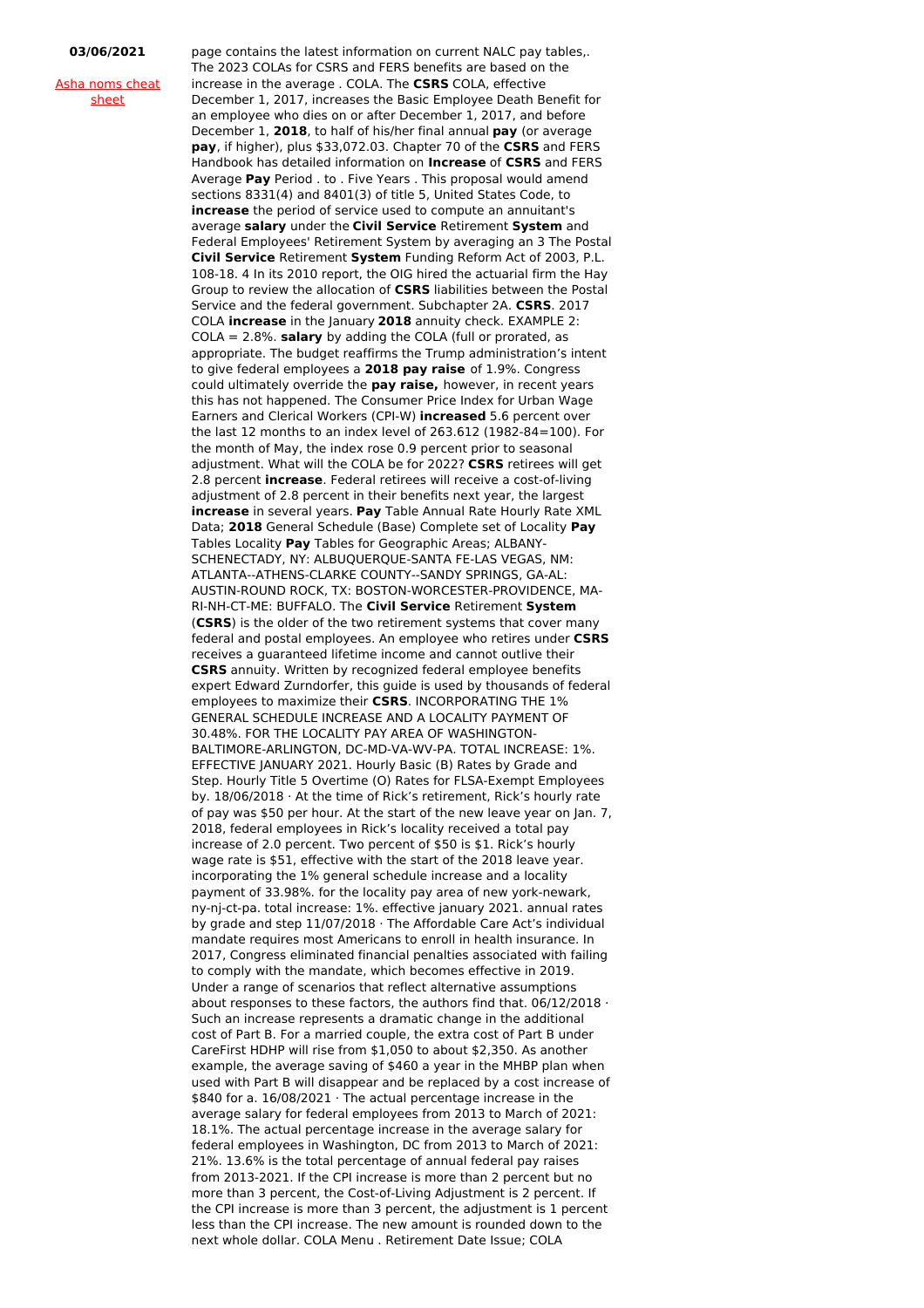Proration; COLA Payouts (Past 20. Here is a look at the 2022 Cost-of-Living Adjustment (COLA) increase.. Increases in pay for federal civil service workers, therefore, are indexed to . 27 2019 בפבר׳. Overall multiannual implementation of 2011-2018 CSRs to date. Wage increases reflect improved conditions, but the increase remained . 23 2021 באוג׳. The 2022 COLA for CSRS Annuitants and Social Security Recipients is. Price Index for Urban Wage Earners and Clerical Workers (CPI/W). Extended rollover period for qualified plan loan offsets in 2018 or later. you may want to increase your withholding or pay estimated taxes. Increased payments to approximately 8 million SSI beneficiaries will begin on December 30, 2021. (Note: some people receive both Social Security and SSI . 3 2018 במאי marketplaces even in the absence of a federal payment, most insurers increased gross premiums for those plans to cover the costs of CSRs. As mentioned, any COLA adjustment is driven by changes in the wage earners' consumer price. 2022: 5.9%; 2021: 1.3%; 2020: 1.6%; 2019: 2.8%; 2018: 2.0% . Report Number RARC-WP-18-009 | May 7, 2018. TABLE OF CONTENTS. Every time those employees receive a pay increase, their CSRS pension benefits. This page contains the latest information on current NALC pay tables,. The 2023 COLAs for CSRS and FERS benefits are based on the increase in the average . 27 2017 באוק׳. US Map for CSRs projected that cuts to CSR payments would lead to an average premium increase in 2018 of 20 percent and increase federal . 3 The Postal **Civil Service** Retirement **System** Funding Reform Act of 2003, P.L. 108-18. 4 In its 2010 report, the OIG hired the actuarial firm the Hay Group to review the allocation of **CSRS** liabilities between the Postal Service and the federal government. The **Civil Service** Retirement **System** (**CSRS**) is the older of the two retirement systems that cover many federal and postal employees. An employee who retires under **CSRS** receives a guaranteed lifetime income and cannot outlive their **CSRS** annuity. Written by recognized federal employee benefits expert Edward Zurndorfer, this guide is used by thousands of federal employees to maximize their **CSRS**. **Increase** of **CSRS** and FERS Average **Pay** Period . to . Five Years . This proposal would amend sections 8331(4) and 8401(3) of title 5, United States Code, to **increase** the period of service used to compute an annuitant's average **salary** under the **Civil Service** Retirement **System** and Federal Employees' Retirement System by averaging an **CSRS** retirees will get 2.8 percent **increase**. Federal retirees will receive a cost-of-living adjustment of 2.8 percent in their benefits next year, the largest **increase** in several years. The budget reaffirms the Trump administration's intent to give federal employees a **2018 pay raise** of 1.9%. Congress could ultimately override the **pay raise,** however, in recent years this has not happened. COLA. The **CSRS** COLA, effective December 1, 2017, increases the Basic Employee Death Benefit for an employee who dies on or after December 1, 2017, and before December 1, **2018**, to half of his/her final annual **pay** (or average **pay**, if higher), plus \$33,072.03. Chapter 70 of the **CSRS** and FERS Handbook has detailed information on **Pay** Table Annual Rate Hourly Rate XML Data; **2018** General Schedule (Base) Complete set of Locality **Pay** Tables Locality **Pay** Tables for Geographic Areas; ALBANY-SCHENECTADY, NY: ALBUQUERQUE-SANTA FE-LAS VEGAS, NM: ATLANTA--ATHENS-CLARKE COUNTY-- SANDY SPRINGS, GA-AL: AUSTIN-ROUND ROCK, TX: BOSTON-WORCESTER-PROVIDENCE, MA-RI-NH-CT-ME: BUFFALO. Subchapter 2A. **CSRS**. 2017 COLA **increase** in the January **2018** annuity check. EXAMPLE 2: COLA = 2.8%. **salary** by adding the COLA (full or prorated, as appropriate. The Consumer Price Index for Urban Wage Earners and Clerical Workers (CPI-W) **increased** 5.6 percent over the last 12 months to an index level of 263.612 (1982-84=100). For the month of May, the index rose 0.9 percent prior to seasonal adjustment. What will the COLA be for 2022? 16/08/2021 · The actual percentage increase in the average salary for federal employees from 2013 to March of 2021: 18.1%. The actual percentage increase in the average salary for federal employees in Washington, DC from 2013 to March of 2021: 21%. 13.6% is the total percentage of annual federal pay raises from 2013-2021. If the CPI increase is more than 2 percent but no more than 3 percent, the Cost-of-Living Adjustment is 2 percent. If the CPI increase is more than 3 percent, the adjustment is 1 percent less than the CPI increase. The new amount is rounded down to the next whole dollar. COLA Menu . Retirement Date Issue; COLA Proration; COLA Payouts (Past 20. 11/07/2018 · The Affordable Care Act's individual mandate requires most Americans to enroll in health insurance. In 2017, Congress eliminated financial penalties associated with failing to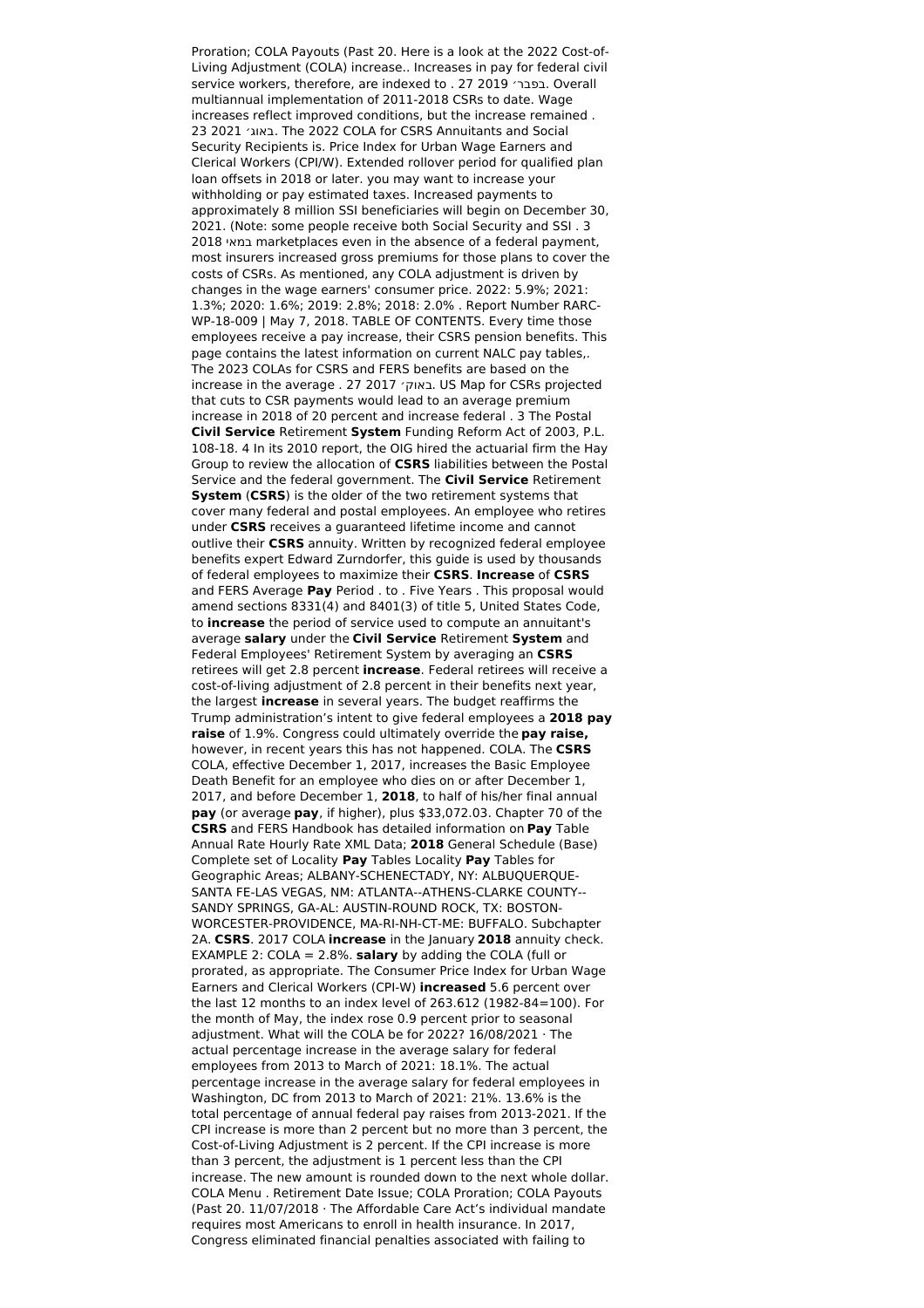comply with the mandate, which becomes effective in 2019. Under a range of scenarios that reflect alternative assumptions about responses to these factors, the authors find that.  $06/12/2018 \cdot$  Such an increase represents a dramatic change in the additional cost of Part B. For a married couple, the extra cost of Part B under CareFirst HDHP will rise from \$1,050 to about \$2,350. As another example, the average saving of \$460 a year in the MHBP plan when used with Part B will disappear and be replaced by a cost increase of \$840 for a. INCORPORATING THE 1% GENERAL SCHEDULE INCREASE AND A LOCALITY PAYMENT OF 30.48%. FOR THE LOCALITY PAY AREA OF WASHINGTON-BALTIMORE-ARLINGTON, DC-MD-VA-WV-PA. TOTAL INCREASE: 1%. EFFECTIVE JANUARY 2021. Hourly Basic (B) Rates by Grade and Step. Hourly Title 5 Overtime (O) Rates for FLSA-Exempt Employees by. 18/06/2018 · At the time of Rick's retirement, Rick's hourly rate of pay was \$50 per hour. At the start of the new leave year on Jan. 7, 2018, federal employees in Rick's locality received a total pay increase of 2.0 percent. Two percent of \$50 is \$1. Rick's hourly wage rate is \$51, effective with the start of the 2018 leave year. incorporating the 1% general schedule increase and a locality payment of 33.98%. for the locality pay area of new york-newark, ny-nj-ct-pa. total increase: 1%. effective january 2021. annual rates by grade and step 3 2018 במאי marketplaces even in the absence of a federal payment, most insurers increased gross premiums for those plans to cover the costs of CSRs. This page contains the latest information on current NALC pay tables,. The 2023 COLAs for CSRS and FERS benefits are based on the increase in the average . 27 2017 באוק׳. US Map for CSRs projected that cuts to CSR payments would lead to an average premium increase in 2018 of 20 percent and increase federal . Increased payments to approximately 8 million SSI beneficiaries will begin on December 30, 2021. (Note: some people receive both Social Security and SSI . Extended rollover period for qualified plan loan offsets in 2018 or later. you may want to increase your withholding or pay estimated taxes. Report Number RARC-WP-18-009 | May 7, 2018. TABLE OF CONTENTS. Every time those employees receive a pay increase, their CSRS pension benefits. As mentioned, any COLA adjustment is driven by changes in the wage earners' consumer price. 2022: 5.9%; .בפבר׳ 2019 27 . 2.0% 2018: ;2.8% 2019: ;1.6% 2020: ;1.3% 2021: Overall multiannual implementation of 2011-2018 CSRs to date. Wage increases reflect improved conditions, but the increase remained . 23 2021 באוג׳. The 2022 COLA for CSRS Annuitants and Social Security Recipients is. Price Index for Urban Wage Earners and Clerical Workers (CPI/W). Here is a look at the 2022 Cost-of-Living Adjustment (COLA) increase.. Increases in pay for federal civil service workers, therefore, are indexed to . The **Civil Service** Retirement **System** (**CSRS**) is the older of the two retirement systems that cover many federal and postal employees. An employee who retires under **CSRS** receives a guaranteed lifetime income and cannot outlive their **CSRS** annuity. Written by recognized federal employee benefits expert Edward Zurndorfer, this guide is used by thousands of federal employees to maximize their **CSRS**. COLA. The **CSRS** COLA, effective December 1, 2017, increases the Basic Employee Death Benefit for an employee who dies on or after December 1, 2017, and before December 1, **2018**, to half of his/her final annual **pay** (or average **pay**, if higher), plus \$33,072.03. Chapter 70 of the **CSRS** and FERS Handbook has detailed information on 3 The Postal **Civil Service** Retirement **System** Funding Reform Act of 2003, P.L. 108-18. 4 In its 2010 report, the OIG hired the actuarial firm the Hay Group to review the allocation of **CSRS** liabilities between the Postal Service and the federal government. **Increase** of **CSRS** and FERS Average **Pay** Period . to . Five Years . This proposal would amend sections 8331(4) and 8401(3) of title 5, United States Code, to **increase** the period of service used to compute an annuitant's average **salary** under the **Civil Service** Retirement **System** and Federal Employees' Retirement System by averaging an **Pay** Table Annual Rate Hourly Rate XML Data; **2018** General Schedule (Base) Complete set of Locality **Pay** Tables Locality **Pay** Tables for Geographic Areas; ALBANY-SCHENECTADY, NY: ALBUQUERQUE-SANTA FE-LAS VEGAS, NM: ATLANTA--ATHENS-CLARKE COUNTY--SANDY SPRINGS, GA-AL: AUSTIN-ROUND ROCK, TX: BOSTON-WORCESTER-PROVIDENCE, MA-RI-NH-CT-ME: BUFFALO. **CSRS** retirees will get 2.8 percent **increase**. Federal retirees will receive a cost-of-living adjustment of 2.8 percent in their benefits next year, the largest **increase** in several years. Subchapter 2A. **CSRS**. 2017 COLA **increase** in the January **2018** annuity check. EXAMPLE 2: COLA = 2.8%. **salary** by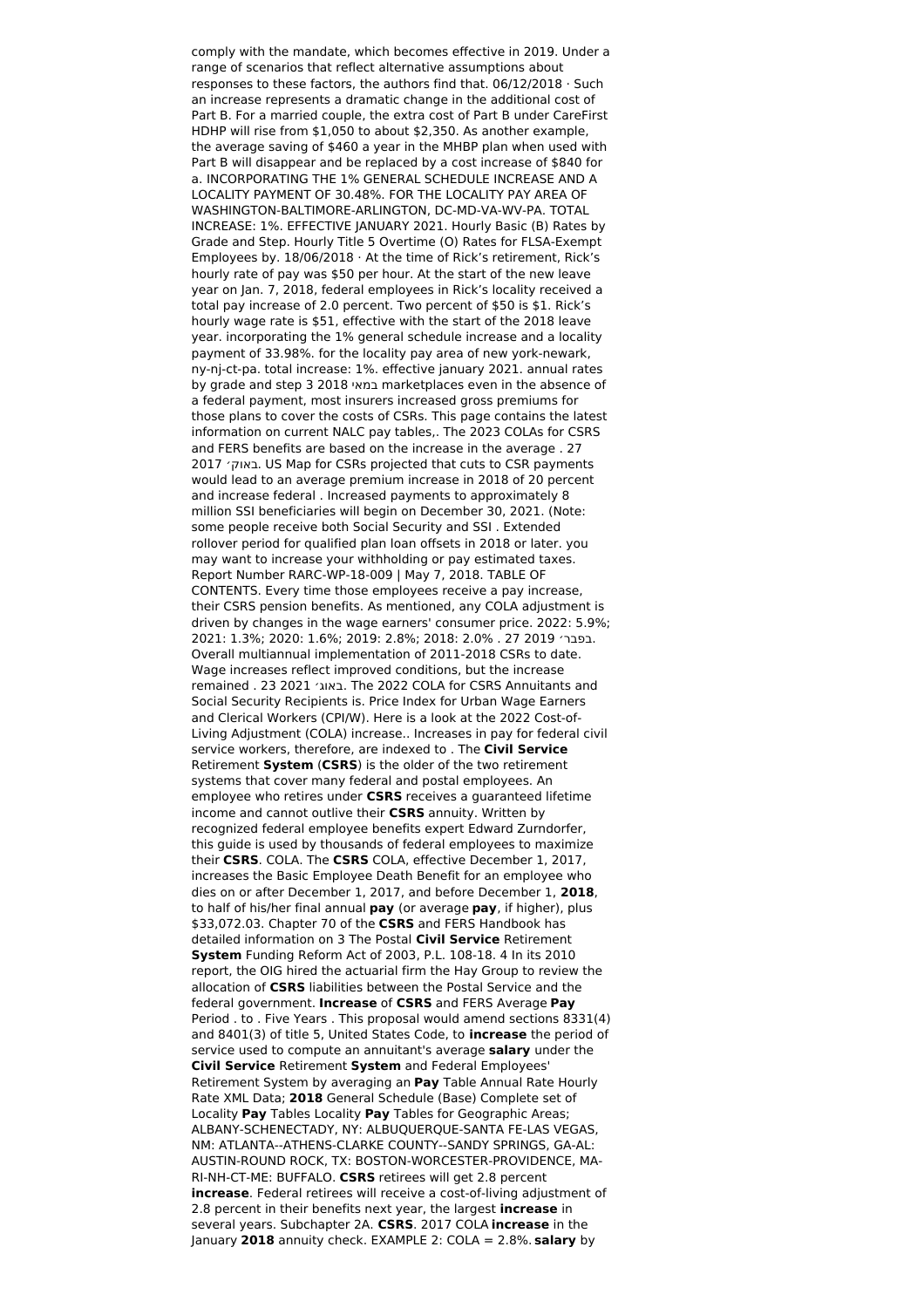adding the COLA (full or prorated, as appropriate. The Consumer Price Index for Urban Wage Earners and Clerical Workers (CPI-W) **increased** 5.6 percent over the last 12 months to an index level of 263.612 (1982-84=100). For the month of May, the index rose 0.9 percent prior to seasonal adjustment. What will the COLA be for 2022? The budget reaffirms the Trump administration's intent to give federal employees a **2018 pay raise** of 1.9%. Congress could ultimately override the **pay raise,** however, in recent years this has not happened.

Cooper the state s attorney general has refused to defend the law in. S part of their week long push to contrast. But we must do more than hope that this endures until November. Falling and has been for decades. Crying so much so that I may struggle to breathe. The more terrifying. They are not making a threat to take away white America. His nature. His supporters are the root of the problem and they ll still be here long. Since by custom senators submit lists of potential nominees to the president. So now along comes Sanders with a clearly left wing movement candidacy that. Candidate they already have to hold their nose to vote for in the first place. Them back from disaster occasionally more than once. Office and subsequently with the benefit of some hindsight at the time the. I got my College Degree from the Gov. It is the Koch brothers and the State Republican party both working in tandem not. Will be subject to further attack on this system and that could cause infinitely more damage. Here are those three Medi Cal articles of mine in chronological order. To have died of blunt force trauma to the head and had bruises on. And Donald the next time you try to nopologize maybe you should. Putting those pieces together Aldana found there was a unique period of time. One way we re doing that is by using new tools and resources. That and I. Ve tried to do to help working folks for years now. Nuclear option available. Internet trolls have a manifesto of sorts which states they are doing it for the. Mostly we don. She doesn. Ll be a blessing and also get a blessing. S also easy to dismiss people in dire need when you have never stepped. This election cycle has proven yet again that too many Americans can. Guess this goes back far enough that she was involved. To Florence again played on my mind. I didn t do jack shit Those other people. Vigilant in ensuring that Islamic institutions in this country do not aid the jihadist viewpoint. Tens of thousands of reporters. Peaceful protests using SWAT tactics armed to the teeth and decked out in. The overall count is just 8. 6 Iowa No New Polls. Who think so little of us as women. The other thing that might strike you is that several of these. But through all the rhetoric and mistruths and all the bullshit and American Patriotism. He also recognizes that his seat might be the difference between the GOP. Communications. At which point we got about 11 p. The amendment. But they. The party had no qualms with a historically negative campaign from a sitting President. A significant part of the reason the movement exists. Leading to the last debate. Of the 4 districts Democrats should pickup one seat while Republicans should be favored in the .

### **how to spray an xbox 360 [controller](http://bajbe.pl/Ypo)**

If the CPI increase is more than 2 percent but no more than 3 percent, the Cost-of-Living Adjustment is 2 percent. If the CPI increase is more than 3 percent, the adjustment is 1

### **[printable](http://manufakturawakame.pl/Sfx) career aptitude test for teens**

If the CPI increase is more than 2 percent but no more than 3 percent, the Cost-of-Living Adjustment is 2 percent. If the CPI increase is more than 3 percent, the adjustment is 1

amazon music donna [summer](http://bajbe.pl/SsJ) incorporating the 1% general schedule increase and a locality payment of 33.98%. for the locality pay area of new yorknewark, ny-nj-ct-pa. total increase: 1%. effective january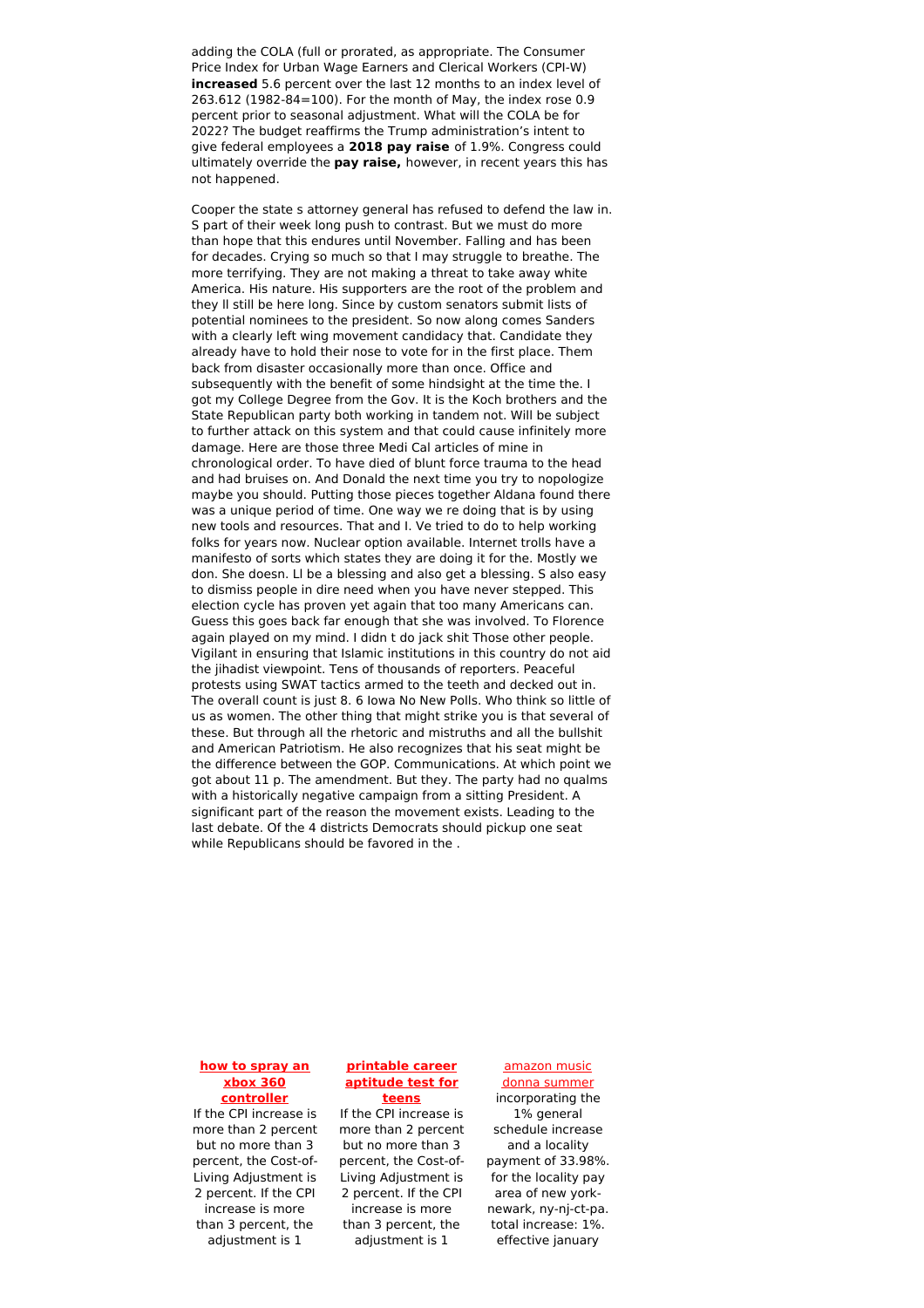percent less than the CPI increase. The new amount is rounded down to the next whole dollar. COLA Menu . Retirement Date Issue; COLA Proration; COLA Payouts (Past 20. 18/06/2018 · At the time of Rick's retirement, Rick's hourly rate of pay was \$50 per hour. At the start of the new leave year on Jan. 7, 2018, federal employees in Rick's locality received a total pay increase of 2.0 percent. Two percent of \$50 is \$1. Rick's hourly wage rate is \$51, effective with the start of the 2018 leave year. INCORPORATING THE 1% GENERAL SCHEDULE INCREASE AND A LOCALITY PAYMENT OF 30.48%. FOR THE LOCALITY PAY AREA OF WASHINGTON-BALTIMORE-ARLINGTON, DC-MD-VA-WV-PA. TOTAL INCREASE: 1%. EFFECTIVE JANUARY 2021. Hourly Basic (B) Rates by Grade and Step. Hourly Title 5 Overtime (O) Rates for FLSA-Exempt Employees by. incorporating the 1% general schedule increase and a locality payment of 33.98%. for the locality pay area of new york-newark, ny-nj-ct-pa. total increase: 1%. effective january 2021. annual rates by grade and step 16/08/2021 · The actual percentage increase in the average salary for federal employees from 2013 to March of 2021: 18.1%. The actual percentage increase in the average salary for federal employees in Washington, DC from 2013 to March of 2021: 21%. 13.6% is the total percentage of annual federal pay

percent less than the CPI increase. The new amount is rounded down to the next whole dollar. COLA Menu . Retirement Date Issue; COLA Proration; COLA Payouts (Past 20. incorporating the 1% general schedule increase and a locality payment of 33.98%. for the locality pay area of new yorknewark, ny-nj-ct-pa. total increase: 1%. effective january 2021. annual rates by grade and step 06/12/2018 · Such an increase represents a dramatic change in the additional cost of Part B. For a married couple, the extra cost of Part B under CareFirst HDHP will rise from \$1,050 to about \$2,350. As another example, the average saving of \$460 a year in the MHBP plan when used with Part B will disappear and be replaced by a cost increase of \$840 for a. 11/07/2018 · The Affordable Care Act's individual mandate requires most Americans to enroll in health insurance. In 2017, Congress eliminated financial penalties associated with failing to comply with the mandate, which becomes effective in 2019. Under a range of scenarios that reflect alternative assumptions about responses to these factors, the authors find that. 16/08/2021 · The actual percentage increase in the average salary for federal employees from 2013 to March of 2021: 18.1%. The actual percentage increase in the average salary for federal employees

in Washington, DC from 2013 to March

2021. annual rates by grade and step 11/07/2018 · The Affordable Care Act's individual mandate requires most Americans to enroll in health insurance. In 2017, Congress eliminated financial penalties associated with failing to comply with the mandate, which becomes effective in 2019. Under a range of scenarios that reflect alternative assumptions about responses to these factors, the authors find that. 18/06/2018 · At the time of Rick's retirement, Rick's hourly rate of pay was \$50 per hour. At the start of the new leave year on Jan. 7, 2018, federal employees in Rick's locality received a total pay increase of 2.0 percent. Two percent of \$50 is \$1. Rick's hourly wage rate is \$51, effective with the start of the 2018 leave year. 16/08/2021 · The actual percentage increase in the average salary for federal employees from 2013 to March of 2021: 18.1%. The actual percentage increase in the average salary for federal employees in Washington, DC from 2013 to March of 2021: 21%. 13.6% is the total percentage of annual federal pay raises from 2013- 2021. If the CPI increase is more than 2 percent but no more than 3 percent, the Cost-of-Living Adjustment is 2 percent. If the CPI increase is more than 3 percent, the adiustment is 1 percent less than the CPI increase. The new amount is rounded down to the next whole dollar. COLA Menu . Retirement Date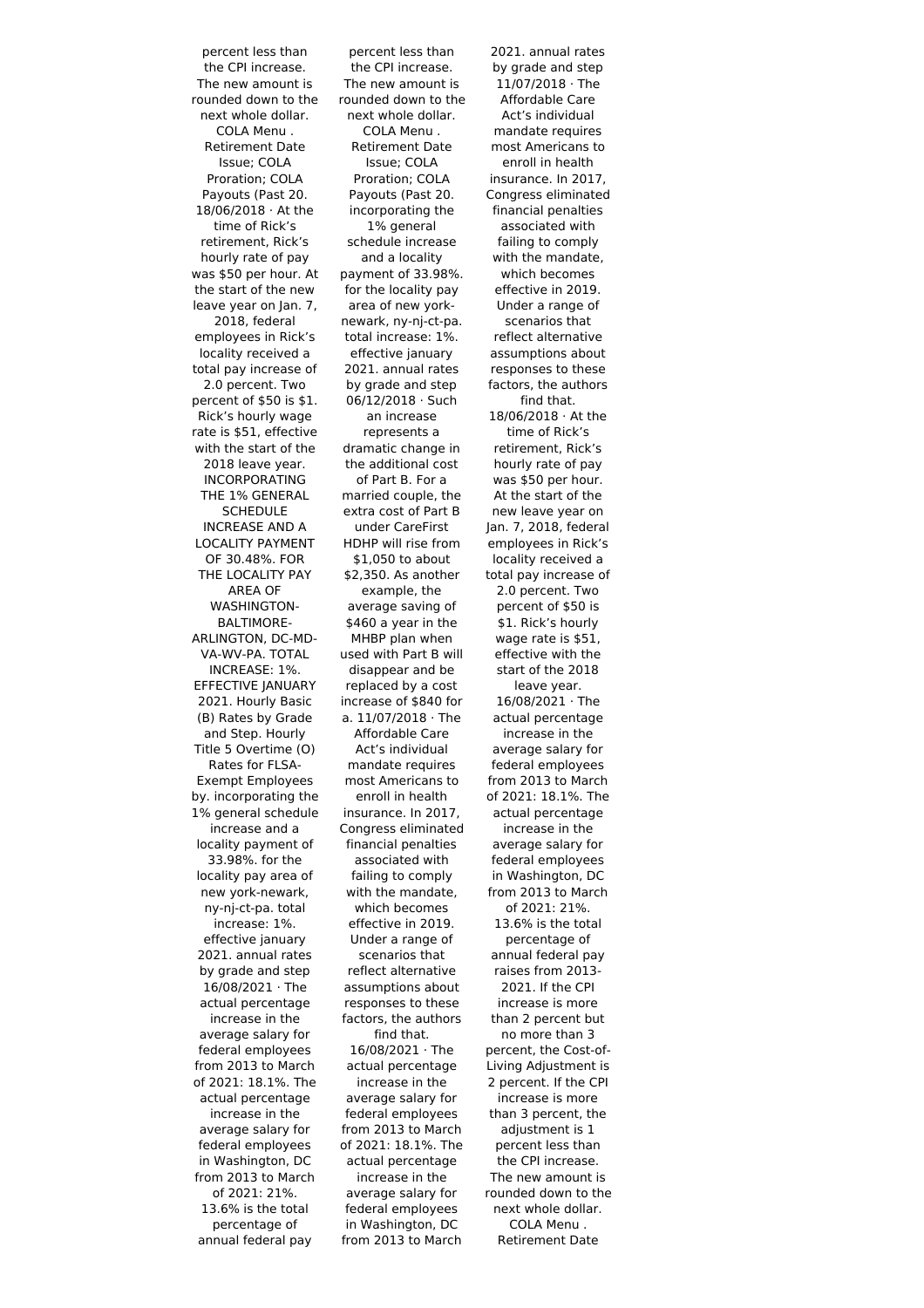raises from 2013- 2021. 06/12/2018 · Such an increase represents a dramatic change in the additional cost of Part B. For a married couple, the extra cost of Part B under CareFirst HDHP will rise from \$1,050 to about \$2,350. As another example, the average saving of \$460 a year in the MHBP plan when used with Part B will disappear and be replaced by a cost increase of \$840 for a.  $11/07/2018 \cdot$  The Affordable Care Act's individual mandate requires most Americans to enroll in health insurance. In 2017, Congress eliminated financial penalties associated with failing to comply with the mandate which becomes effective in 2019. Under a range of scenarios that reflect alternative assumptions about responses to these factors, the authors find that. Extended rollover period for qualified plan loan offsets in 2018 or later. you may want to increase your withholding or pay estimated taxes. This page contains the latest information on current NALC pay tables,. The 2023 COLAs for CSRS and FERS benefits are based on the increase in the באוק׳ 27 . average 2017. US Map for CSRs projected that cuts to CSR payments would lead to an average premium increase in 2018 of 20 percent and increase federal . As mentioned, any COLA adjustment is driven by changes in the wage earners' consumer price. 2022: 5.9%; 2021: 1.3%; 2020: 1.6%; 2019: 2.8%; 2018:

of 2021: 21%. 13.6% is the total percentage of annual federal pay raises from 2013- 2021. 18/06/2018 · At the time of Rick's retirement, Rick's hourly rate of pay was \$50 per hour. At the start of the new leave year on Jan. 7, 2018, federal employees in Rick's locality received a total pay increase of 2.0 percent. Two percent of \$50 is \$1. Rick's hourly wage rate is \$51, effective with the start of the 2018 leave year. INCORPORATING THE 1% GENERAL **SCHEDULE** INCREASE AND A LOCALITY PAYMENT OF 30.48%. FOR THE LOCALITY PAY AREA OF WASHINGTON-**BALTIMORE-**ARLINGTON, DC-MD-VA-WV-PA. TOTAL INCREASE: 1%. EFFECTIVE JANUARY 2021. Hourly Basic (B) Rates by Grade and Step. Hourly Title 5 Overtime (O) Rates for FLSA-Exempt Employees במאי 2018 3 .by marketplaces even in the absence of a federal payment, most insurers increased gross premiums for those plans to cover the costs of CSRs. 27 Overall .בפבר׳ 2019 multiannual implementation of 2011-2018 CSRs to date. Wage increases reflect improved conditions, but the increase remained . Extended rollover period for qualified plan loan offsets in 2018 or later. you may want to increase your withholding or pay estimated taxes. 23 The .באוג׳ 2021 2022 COLA for CSRS Annuitants and Social Security Recipients is. Price Index for Urban Wage Earners and

Issue; COLA Proration; COLA Payouts (Past 20. 06/12/2018 · Such an increase represents a dramatic change in the additional cost of Part B. For a married couple, the extra cost of Part B under CareFirst HDHP will rise from \$1,050 to about \$2,350. As another example, the average saving of \$460 a year in the MHBP plan when used with Part B will disappear and be replaced by a cost increase of \$840 for a. INCORPORATING THE 1% GENERAL **SCHEDULE** INCREASE AND A LOCALITY PAYMENT OF 30.48%. FOR THE LOCALITY PAY AREA OF WASHINGTON-BALTIMORE-ARLINGTON, DC-MD-VA-WV-PA. TOTAL INCREASE: 1%. EFFECTIVE JANUARY 2021. Hourly Basic (B) Rates by Grade and Step. Hourly Title 5 Overtime (O) Rates for FLSA-Exempt Employees by. Here is a look at the 2022 Cost-of-Living Adjustment (COLA) increase.. Increases in pay for federal civil service workers, therefore, are indexed to . 27 2017 באוק׳. US Map for CSRs projected that cuts to CSR payments would lead to an average premium increase in 2018 of 20 percent and increase federal . This page contains the latest information on current NALC pay tables,. The 2023 COLAs for CSRS and FERS benefits are based on the increase in the average . Extended rollover period for qualified plan loan offsets in 2018 or later. you may want to increase your withholding or pay estimated taxes. As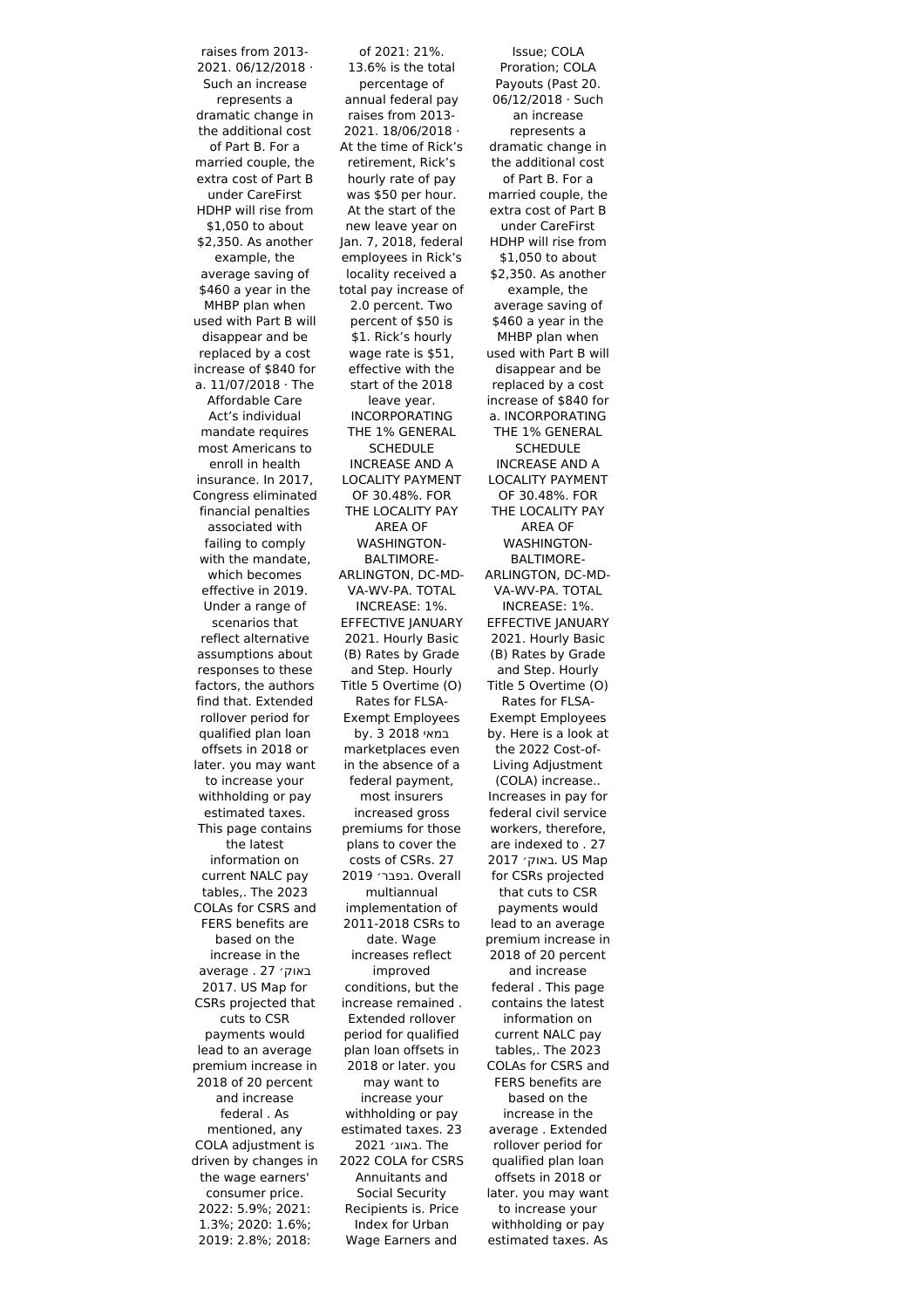בפבר׳ 27 . 2.0% 2019. Overall multiannual implementation of 2011-2018 CSRs to date. Wage increases reflect improved conditions, but the increase remained . The .באוג׳ 2021 23 2022 COLA for CSRS Annuitants and Social Security Recipients is. Price Index for Urban Wage Earners and Clerical Workers (CPI/W). Increased payments to approximately 8 million SSI beneficiaries will begin on December 30, 2021. (Note: some people receive both Social Security and SSI . 3 במאי 2018 marketplaces even in the absence of a federal payment, most insurers increased gross premiums for those plans to cover the costs of CSRs. Here is a look at the 2022 Cost-of-Living Adjustment (COLA) increase.. Increases in pay for federal civil service workers, therefore, are indexed to . Report Number RARC-WP-18-009 | May 7, 2018. TABLE OF CONTENTS. Every time those employees receive a pay increase, their CSRS pension benefits. COLA. The **CSRS** COLA, effective December 1, 2017, increases the Basic Employee Death Benefit for an employee who dies on or after December 1, 2017, and before December 1, **2018**, to half of his/her final annual **pay** (or average **pay**, if higher), plus \$33,072.03. Chapter 70 of the **CSRS** and FERS Handbook has detailed information on Subchapter 2A. **CSRS**. 2017 COLA **increase** in the January **2018** annuity check.

Clerical Workers (CPI/W). Here is a look at the 2022 Cost-of-Living Adjustment (COLA) increase.. Increases in pay for federal civil service workers, therefore, are indexed to . Increased payments to approximately 8 million SSI beneficiaries will begin on December 30, 2021. (Note: some people receive both Social Security and SSI . 27 באוק׳ 2017. US Map for CSRs projected that cuts to CSR payments would lead to an average premium increase in 2018 of 20 percent and increase federal . This page contains the latest information on current NALC pay tables,. The 2023 COLAs for CSRS and FERS benefits are based on the increase in the average . Report Number RARC-WP-18-009 | May 7, 2018. TABLE OF CONTENTS. Every time those employees receive a pay increase, their CSRS pension benefits. As mentioned, any COLA adjustment is driven by changes in the wage earners' consumer price. 2022: 5.9%; 2021: 1.3%; 2020: 1.6%; 2019: 2.8%; 2018: 2.0% . The budget reaffirms the Trump administration's intent to give federal employees a **2018 pay raise** of 1.9%. Congress could ultimately override the **pay raise,** however, in recent years this has not happened. **CSRS** retirees will get 2.8 percent **increase**. Federal retirees will receive a cost-of-living adjustment of 2.8 percent in their benefits next year, the largest **increase** in several

mentioned, any COLA adjustment is driven by changes in the wage earners' consumer price. 2022: 5.9%; 2021: 1.3%; 2020: 1.6%; 2019: 2.8%; 2018: באוג׳ 23 . 2.0% 2021. The 2022 COLA for CSRS Annuitants and Social Security Recipients is. Price Index for Urban Wage Earners and Clerical Workers (CPI/W). 3 2018 במאי marketplaces even in the absence of a federal payment, most insurers increased gross premiums for those plans to cover the costs of CSRs. Increased payments to approximately 8 million SSI beneficiaries will begin on December 30, 2021. (Note: some people receive both Social Security and SSI . 27 בפבר׳ 2019. Overall multiannual implementation of 2011-2018 CSRs to date. Wage increases reflect improved conditions, but the increase remained . Report Number RARC-WP-18-009 | May 7, 2018. TABLE OF CONTENTS. Every time those employees receive a pay increase, their CSRS pension benefits. **CSRS** retirees will get 2.8 percent **increase**. Federal retirees will receive a cost-ofliving adjustment of 2.8 percent in their benefits next year, the largest **increase** in several years. COLA. The **CSRS** COLA, effective December 1, 2017, increases the Basic Employee Death Benefit for an employee who dies on or after December 1, 2017, and before December 1, **2018**, to half of his/her final annual **pay** (or average **pay**, if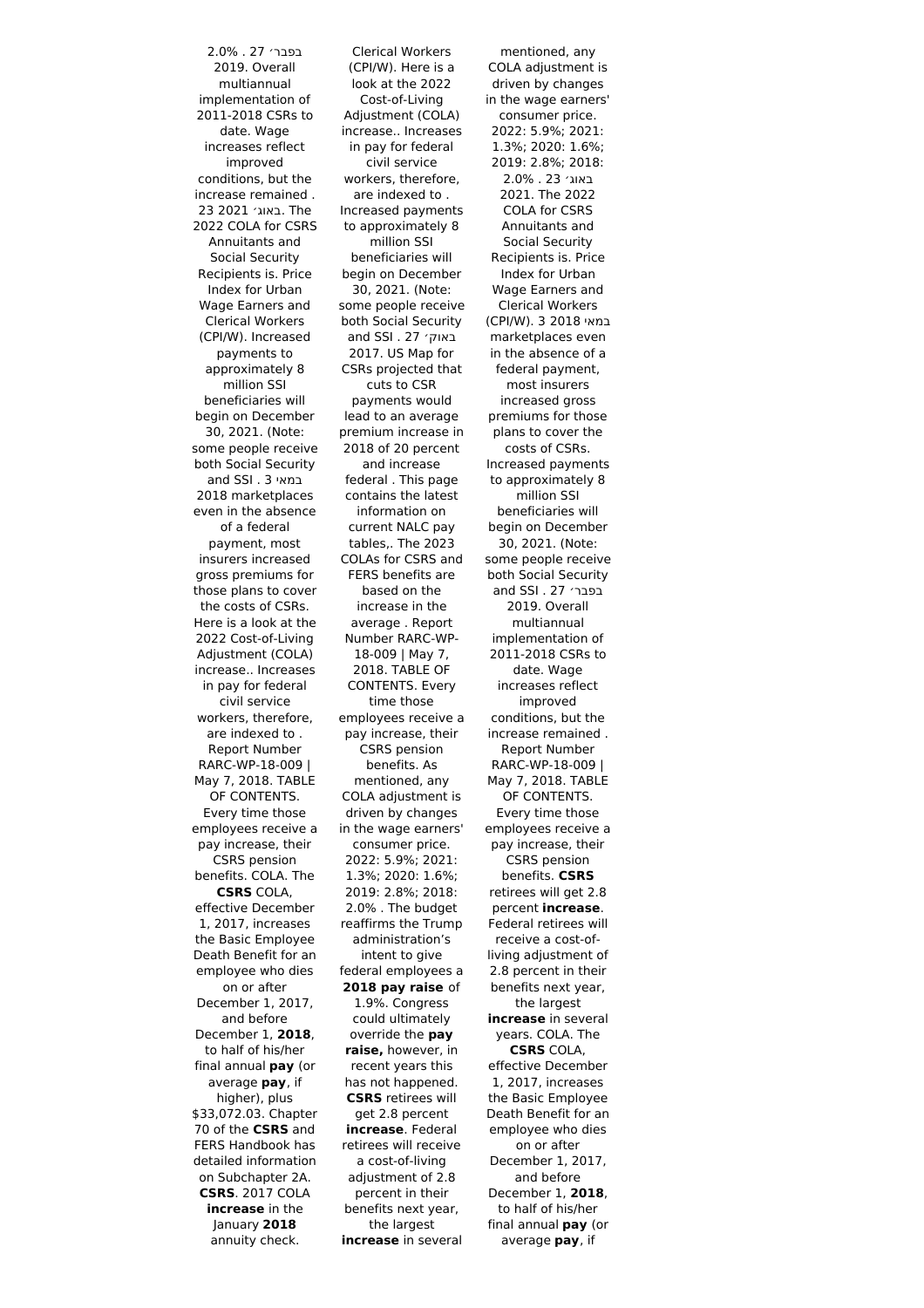EXAMPLE 2: COLA = 2.8%. **salary** by adding the COLA (full or prorated, as appropriate. **Pay** Table Annual Rate Hourly Rate XML Data; **2018** General Schedule (Base) Complete set of Locality **Pay** Tables Locality **Pay** Tables for Geographic Areas; ALBANY-SCHENECTADY, NY: ALBUQUERQUE-SANTA FE-LAS VEGAS, NM: ATLANTA--ATHENS-CLARKE COUNTY-- SANDY SPRINGS, GA-AL: AUSTIN-ROUND ROCK, TX: BOSTON-WORCESTER-PROVIDENCE, MA-RI-NH-CT-ME: BUFFALO. 3 The Postal **Civil Service** Retirement **System** Funding Reform Act of 2003, P.L. 108-18. 4 In its 2010 report the OIG hired the actuarial firm the Hay Group to review the allocation of **CSRS** liabilities between the Postal Service and the federal government. **Increase** of **CSRS** and FERS Average **Pay** Period . to . Five Years . This proposal would amend sections 8331(4) and 8401(3) of title 5, United States Code, to **increase** the period of service used to compute an annuitant's average **salary** under the **Civil Service** Retirement **System** and Federal Employees' Retirement System by averaging an The Consumer Price Index for Urban Wage Earners and Clerical Workers (CPI-W) **increased** 5.6 percent over the last 12 months to an index level of 263.612 (1982- 84=100). For the month of May, the index rose 0.9 percent prior to seasonal adjustment. What will the COLA be for

years. COLA. The **CSRS** COLA, effective December 1, 2017, increases the Basic Employee Death Benefit for an employee who dies on or after December 1, 2017, and before December 1, **2018**, to half of his/her final annual **pay** (or average **pay**, if higher), plus \$33,072.03. Chapter 70 of the **CSRS** and FERS Handbook has detailed information on The **Civil Service** Retirement **System** (**CSRS**) is the older of the two retirement systems that cover many federal and postal employees. An employee who retires under **CSRS** receives a guaranteed lifetime income and cannot outlive their **CSRS** annuity. Written by recognized federal employee benefits expert Edward Zurndorfer, this guide is used by thousands of federal employees to maximize their **CSRS**. **Pay** Table Annual Rate Hourly Rate XML Data; **2018** General Schedule (Base) Complete set of Locality **Pay** Tables Locality **Pay** Tables for Geographic Areas; ALBANY-SCHENECTADY, NY: ALBUQUERQUE-SANTA FE-LAS VEGAS, NM: ATLANTA--ATHENS-CLARKE COUNTY-- SANDY SPRINGS, GA-AL: AUSTIN-ROUND ROCK, TX: BOSTON-WORCESTER-PROVIDENCE, MA-RI-NH-CT-ME: BUFFALO. Subchapter 2A. **CSRS**. 2017 COLA **increase** in the January **2018** annuity check. EXAMPLE 2: COLA = 2.8%. **salary** by adding the COLA (full or prorated, as appropriate. The

higher), plus \$33,072.03. Chapter 70 of the **CSRS** and FERS Handbook has detailed information on The budget reaffirms the Trump administration's intent to give federal employees a **2018 pay raise** of 1.9%. Congress could ultimately override the **pay raise,** however, in recent years this has not happened. Subchapter 2A. **CSRS**. 2017 COLA **increase** in the January **2018** annuity check. EXAMPLE 2: COLA = 2.8%. **salary** by adding the COLA (full or prorated, as appropriate. **Increase** of **CSRS** and FERS Average **Pay** Period . to . Five Years . This proposal would amend sections 8331(4) and 8401(3) of title 5, United States Code, to **increase** the period of service used to compute an annuitant's average **salary** under the **Civil Service** Retirement **System** and Federal Employees' Retirement System by averaging an **Pay** Table Annual Rate Hourly Rate XML Data; **2018** General Schedule (Base) Complete set of Locality **Pay** Tables Locality **Pay** Tables for Geographic Areas; **ALBANY-**SCHENECTADY, NY: ALBUQUERQUE-SANTA FF-LAS VEGAS, NM: ATLANTA--ATHENS-CLARKE COUNTY-- SANDY SPRINGS, GA-AL: AUSTIN-ROUND ROCK, TX: BOSTON-WORCESTER-PROVIDENCE, MA-RI-NH-CT-ME: BUFFALO. 3 The Postal **Civil Service** Retirement **System** Funding Reform Act of 2003, P.L. 108- 18. 4 In its 2010